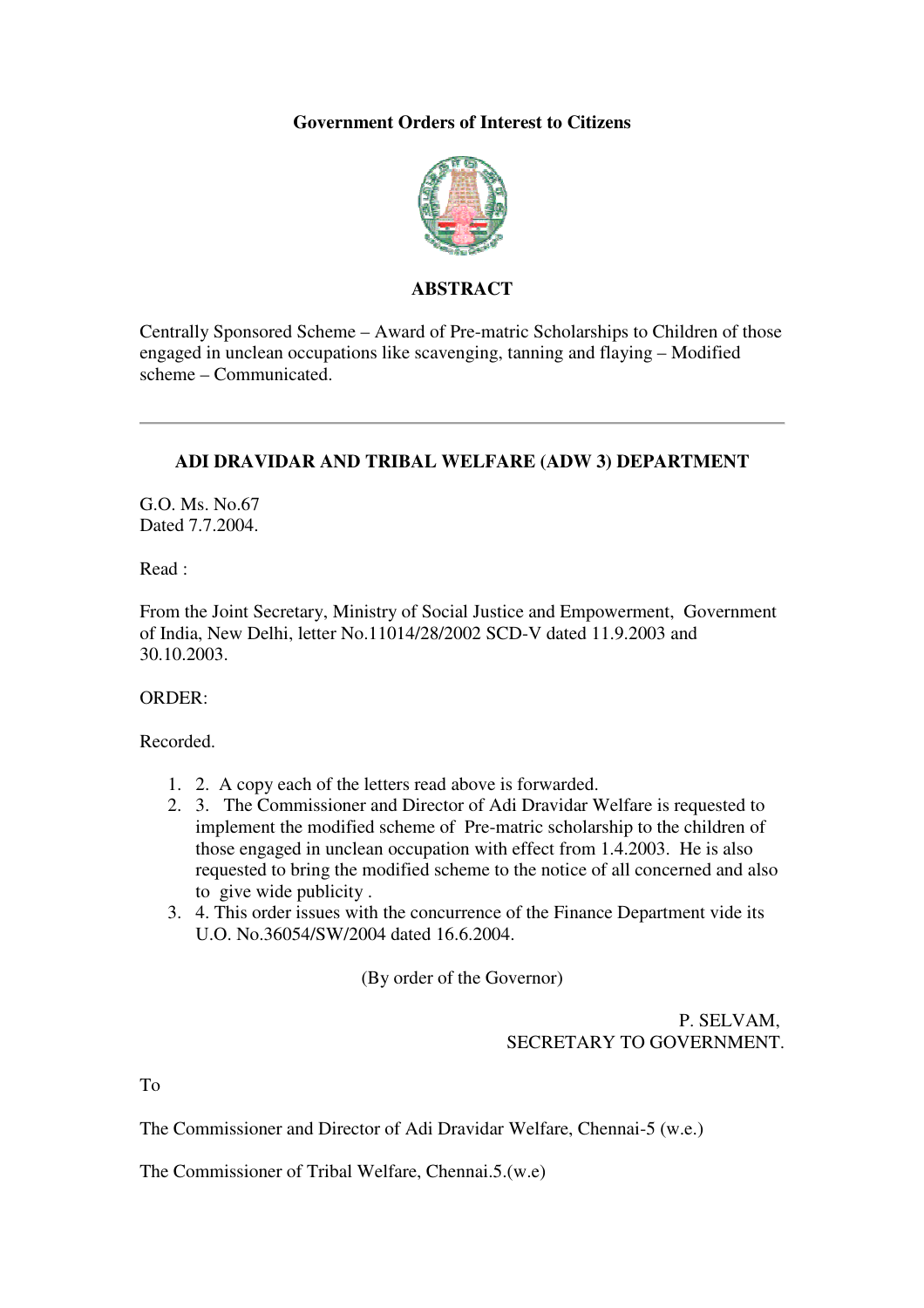The Director of Collegiate Education, Chennai.6.(w.e.)

The Director of School Education, Chennai 6(w.e.)

The Director of Medical Education, Chennai-5.(w.e.)

The Director of Technical Education, Chennai.25.(w.e.)

All Universities.(w.e.)

All District Collectors.(w.e.)

All District Adi Dravidar & Tribal Welfare Officers.(w.e.)

The Accountant General, Chennai-18.(w.e.)

The Accountant General Chennai-18 (by name) (w.e.)

The Accountant General, Chennai-9./ Chennai 6 / Chennai 35 (w.e.)

The Pay and Accounts Officer, Chennai (East), Chennai.5 (w.e.)

Copy to:

The Higher Education Department, Chennai 9 (w.e.)

The Planning & Development Department , Chennai 9 (w.e.)

The Backward Classes, Most Backward Classes & Minorities Welfare Department, Chennai 9. (w.e.)

Social Welfare and Nutritious Meal Programme Department, Chennai-9. (w.e.)

The Health and Family Welfare Department, Chennai.9.(w.e.)

The School Education Department, Chennai.9.(w.e.)

The Finance Department, Chennai.9.(w.e.)

The Agriculture Department, Chennai.9 (w.e.)

/Forwarded/By order/

SECTION OFFICER.

#### COPY OF THE MOST IMMEDIATE

## **No.11014/28/2002-SCD-V**

#### **Government of India**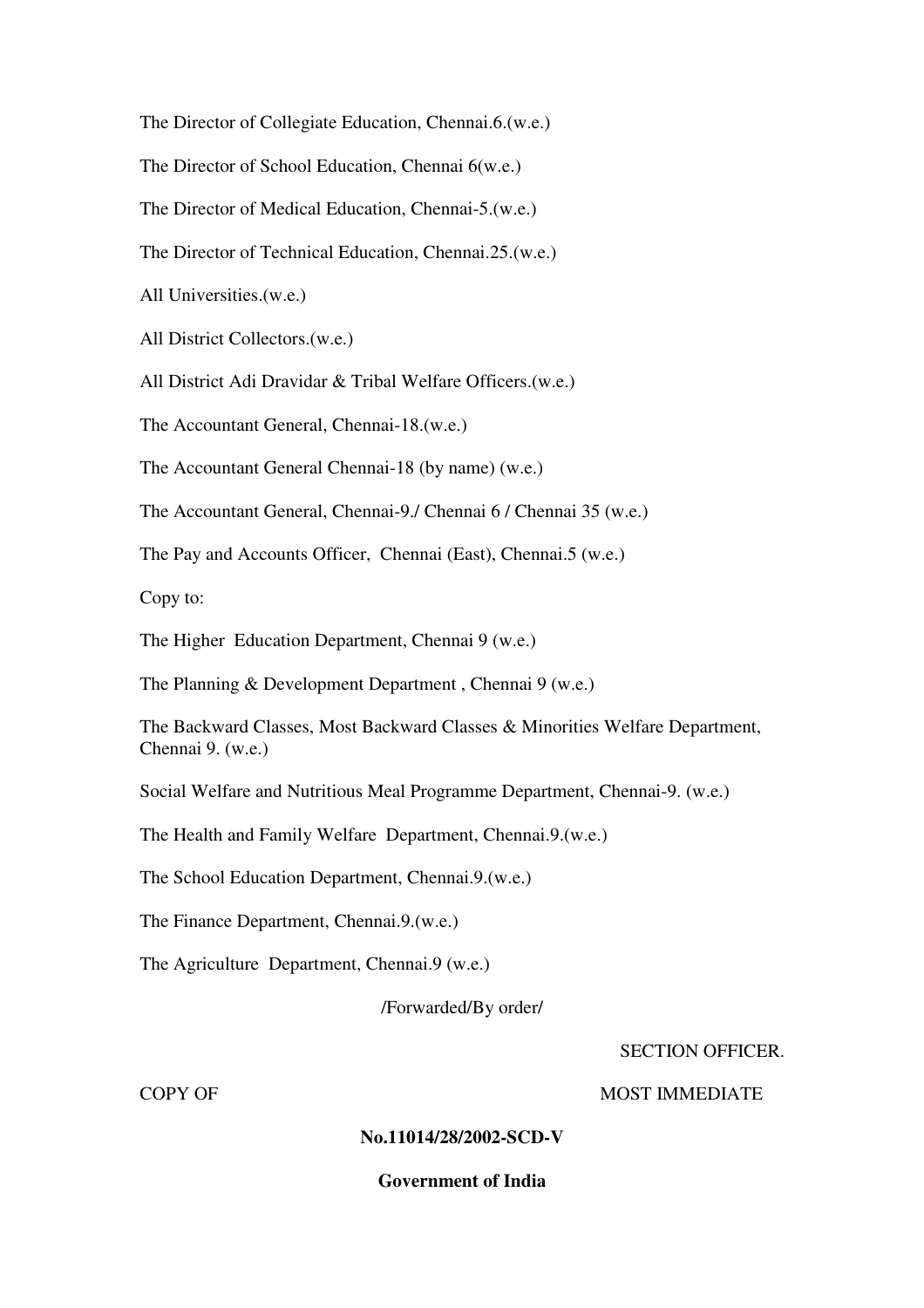## **Ministry of Social Justice and Empowerment**

Shastri Bhavan, New Delhi Dated the 11th September 2003

To

All State Governments and UT Admns.

Subject: Centrally Sponsored Scheme of Pre-matric Scholarship to Students of those engaged in Unclean Occupations – Continuation of the Scheme during 10th Five Year Plan (2002-2007) with modifications – regarding.

Sir/Madam,

I am directed to refer to the above subject and to say that the Government of India

have decided to continue the Centrally Sponsored Scheme of Pre-matric Scholarship to Students of those engaged in Unclean Occupations during the 10th Five Year Plan period (2002-2007) with the following modifications w.e.f. 01.04.2003:-

1. (i) Rates of Scholarship have been revised as under

Scholarship for Day Scholars

| Classes | Pre-revised     | <b>Revised Scholarship</b> |
|---------|-----------------|----------------------------|
|         | Scholarship     |                            |
|         |                 | (Rs.per month)             |
|         | (Rs. per month) |                            |
| I-V     | 25              | 40                         |
| VI-VIII | 40              | 60                         |
| $IX-X$  | 50              | 75                         |

Scholarship for Hostellers

| Classes  | Pre-revised<br>Scholarship | <b>Revised Scholarship</b> |
|----------|----------------------------|----------------------------|
|          |                            | (Rs.per month)             |
|          | (Rs.per month)             |                            |
| III-VIII | 200                        | 300                        |
| $IX-X$   | 250                        | 375                        |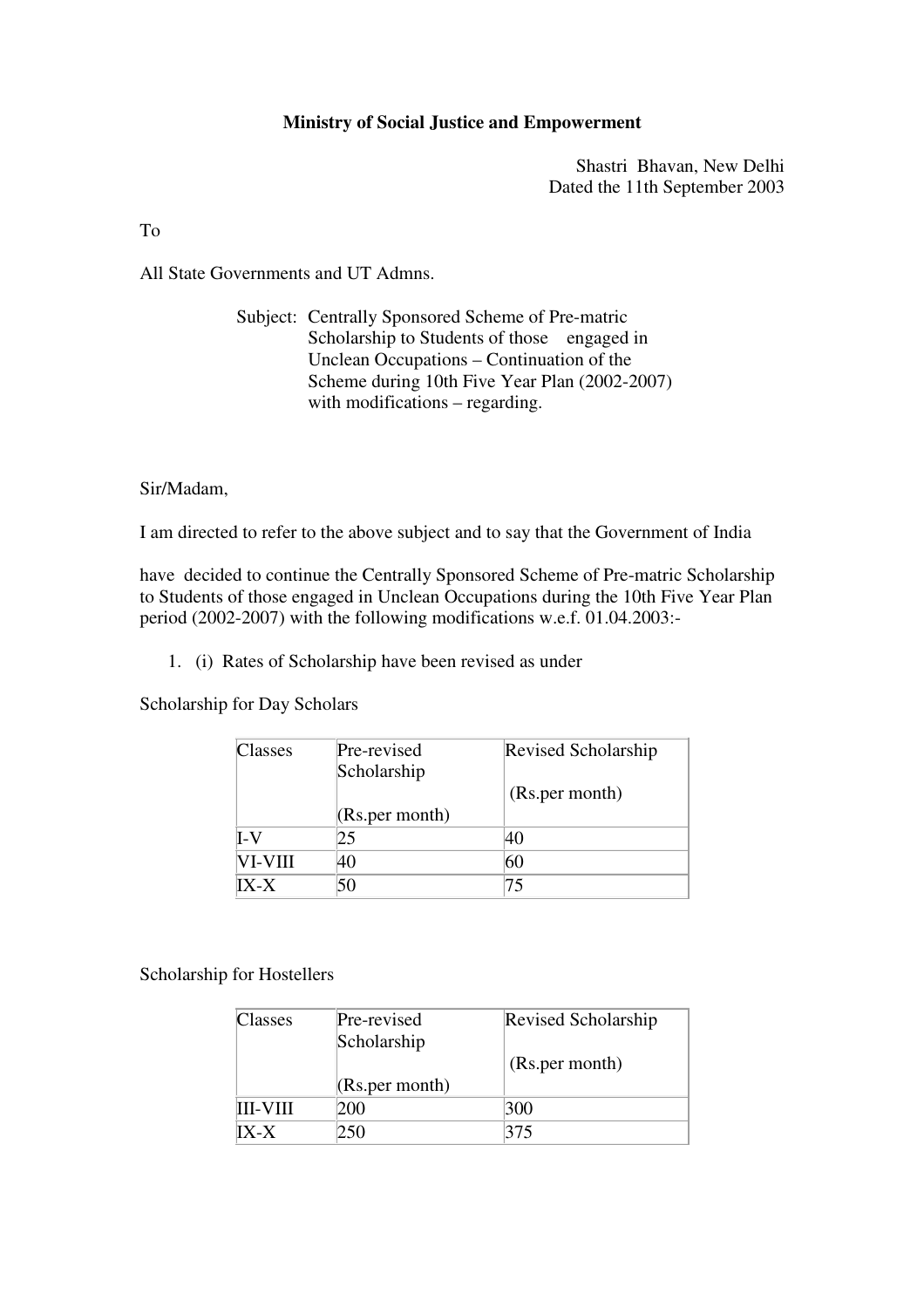1. (ii) The annual adhoc grant has been increased from the existing leave of Rs.500/- to Rs.550/- for day scholars and Rs.600/- for hostellsers

2. The regulations governing the Scheme we..f. 1.4.2003 will be issued separately. Hindi version will be sent later.

3. These modifications may please be brought to the notice of all concerned and the proposals for seeking central assistance as per the revised norms may please be furnished at the earliest.

Sd.

(P.Nayarama Murthy) Joint Secretary to the Government of India Tele:23387924

/true copy/

COPY OF

#### **No.11014/28 2002 SCD-V**

#### **Government of India**

#### **Ministry of social Justice & Empowerment**

Shastri Bhawan, New Delhi Dated 30th Oct.2003

To

All State Government and UT Administrations

> Subject Centrally Sponsored scheme of Pre-Matric Scholarship to the Children of those engaged in unclean occupations-continuation of the revised scheme during the Tenth Five Year Plan Period (2002-07)- Regarding.

#### Sir,

I am directed to refer to this Ministry's letter of even number dated 11.09.2003 on the above subject and to send herewith a copy of the English version of regulations governing the scheme during the Tenth Five Year Plan Period (2002-07), as applicable with effect from 1.4.2003. The Hindi version will be sent later on.

Yours faithfully,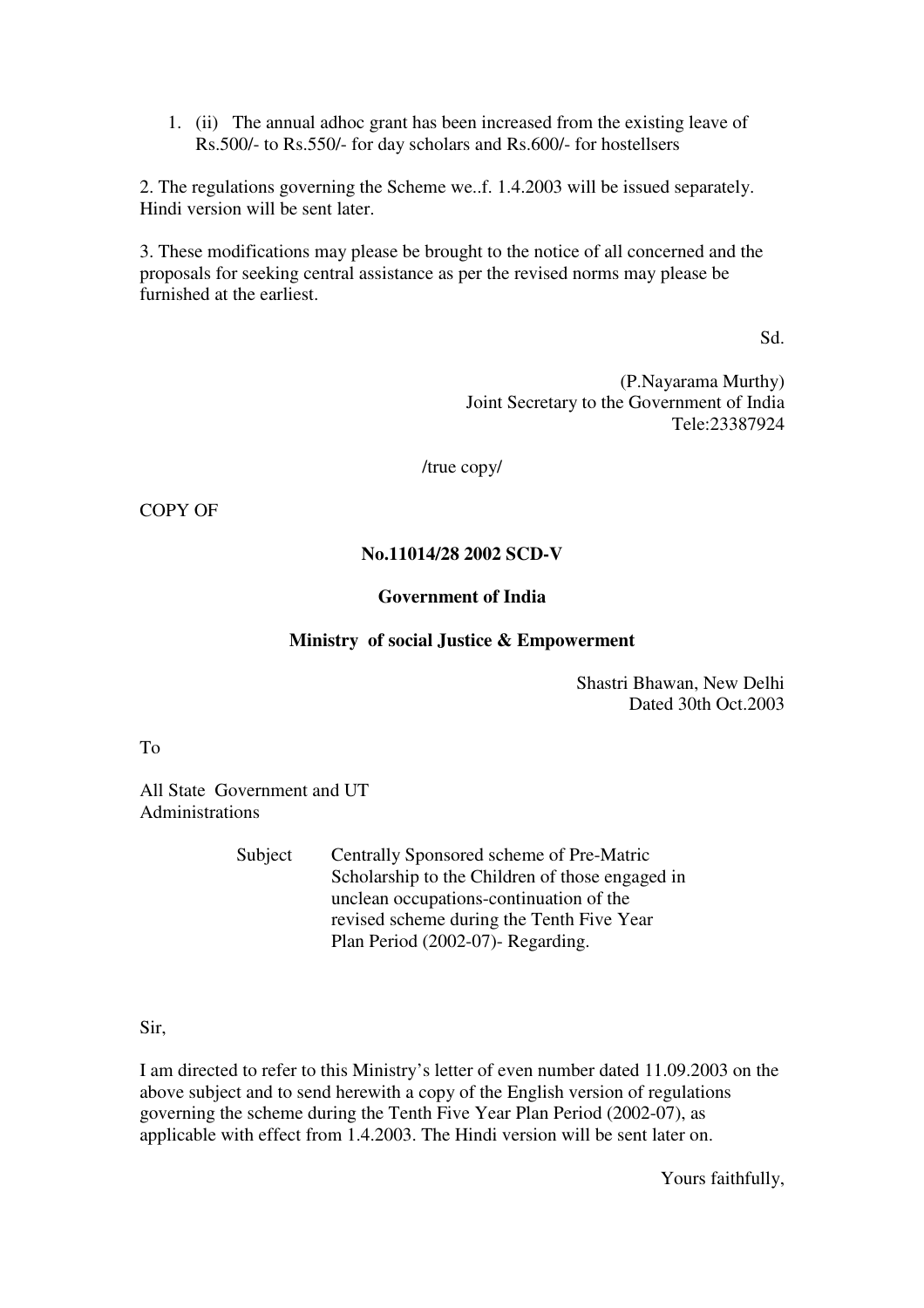(L.R.RAO) Under Secretary to the Govt.of India Tel.23389368

## **REGULATIONS GOVERNING THE CENTRALLY SPONSORED SCHEME OF PRE-MATRIC SCHOLARSHIPS TO THE CHILDREN OF THOSE ENGAGED IN UNCLEAN OCCUPATIONS i.e. SCAVAENGING, TANNING AND FLAYING APPLICABLE WITH EFFECT FROM 1.4.2003**

# **1.OBJECT:**

The object of the scheme is to provide financial assistance to enable the children of scavengers of dry latrines, tanners, flayers and sweepers who have traditional link with scavenging to pursue pre-matric education.

# **2. CONDITIONS OF ELIGIBILITY:**

- 1. i) Scholarship will be admissible to the children of Indian National who irrespective of their religion, are actively engaged in scavenging of dry latrines, and other unclean occupations i.e. tanning and flaying only, which are traditionally considered 'unclean'.
- 2. ii) It is not possible to draw a line of demarcation between sweepers and scavengers since most of the sweepers are doing the job of scavenging. Hence, the benefit of this scheme will be available to the children of those sweepers only who have traditional links with scavenging.
- 3. iii) In rural areas, children of all those who are actually engaged in scavenging of dry latrines, tanning and flaying will be covered.
- 4. iv) Children who are born to parents who are not engaged in such occupations, but have been adopted by such person will be eligible for scholarship only after a lapse of three years from the date of such adoption provided that they have been living with the adopted parents since the date of such adoption. Such children will be eligible only if their parents furnish such certificates (such as a proof of their occupation, date of adoption etc.) as may be required by the concerned State Government/Union Territory administration.
- 5. v) A certificate should be obtained from the candidates each year to the effect that at least one parent is still engaged in an unclean occupation as defined in the object of the scheme and para 2(i) to (iv) above.
- 6. vi) There is no restriction as to the number of children of the same parents who would be eligible for award of scholarship upto class VIII subject to the condition that if a third or subsequent child is born after 1-4-1993, a total of only two children in the family would be eligible for award of the scholarship.
- 7. vii) In respect of Classes IX  $& X$ , only two children of the same parents would be eligible for the award of the scholarship.
- 8. viii) No income ceiling has been prescribed for award of scholarships under the scheme.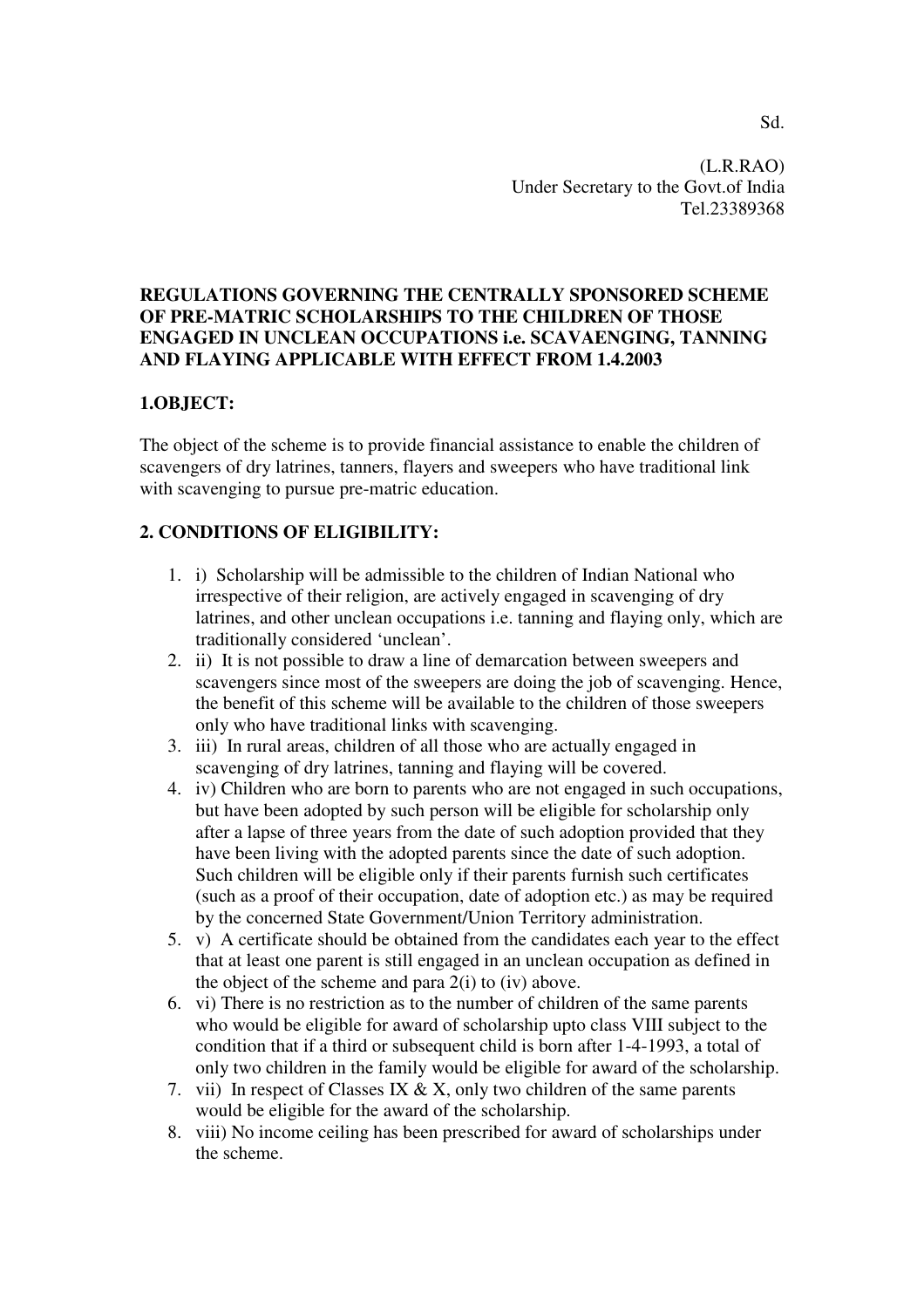# **3. DURATION AND COURSE OF STUDIES:**

The scholarship may be given to students enrolled in class I or any subsequent class upto matric stage in the case of day scholars, and in class III or any subsequent class upto matric stage in case of hostellers. The scholarship will terminate at the end of class X. The duration of scholarship in an academic year is ten months.

## **4. INSTITUTION OF STUDY:**

The scholarship will be tenable only in such institutions and for such course upto matriculation stage, which have been duly recognised by the concerned State Government and Union Territory Administrations.

## **5. DEFINITION OF HOSTEL:**

Normally, the term 'Hostel' means a common residential building having a common mess for students. However, a residence run by R.K.Mission or / and such other reputable organization approved by the Government of India/State Govt. may also be deemed as a hostel.

# **6.COVERAGE, VALUE OF SCHOLARSHIP AND AD-HOC GRANT**

## 1. **I. HOSTELERS:**

The students as hostellers will be covered from class III to X. The rates of scholarships are as under:-

|               | Class III to VIII Rs.300/- per month for 10 months |
|---------------|----------------------------------------------------|
| Class IX to X | Rs.375/- per month for 10 months                   |

#### 1. **II. DAY SCHOLARS**

The students as day scholars will be covered from Class I to Class X. The rates of scholarships are as under:-

| Class I to V     | Rs.40/- per month for 10 months |
|------------------|---------------------------------|
| Class VI to VIII | Rs.60/- per month for 10 months |
| Class IX to $X$  | Rs75/- per month for 10 months. |

# 1. **III. AD-HOC GRANT**

The day scholars and hostellers are eligible for an adhoc grant of Rs.550 and Rs.600/ per student per annum respectively.

## 1. **IV. ADDITIONAL PROVISIONS FOR STUDENTS AMONGST TARGET GROUPS WITH DISABILITIES**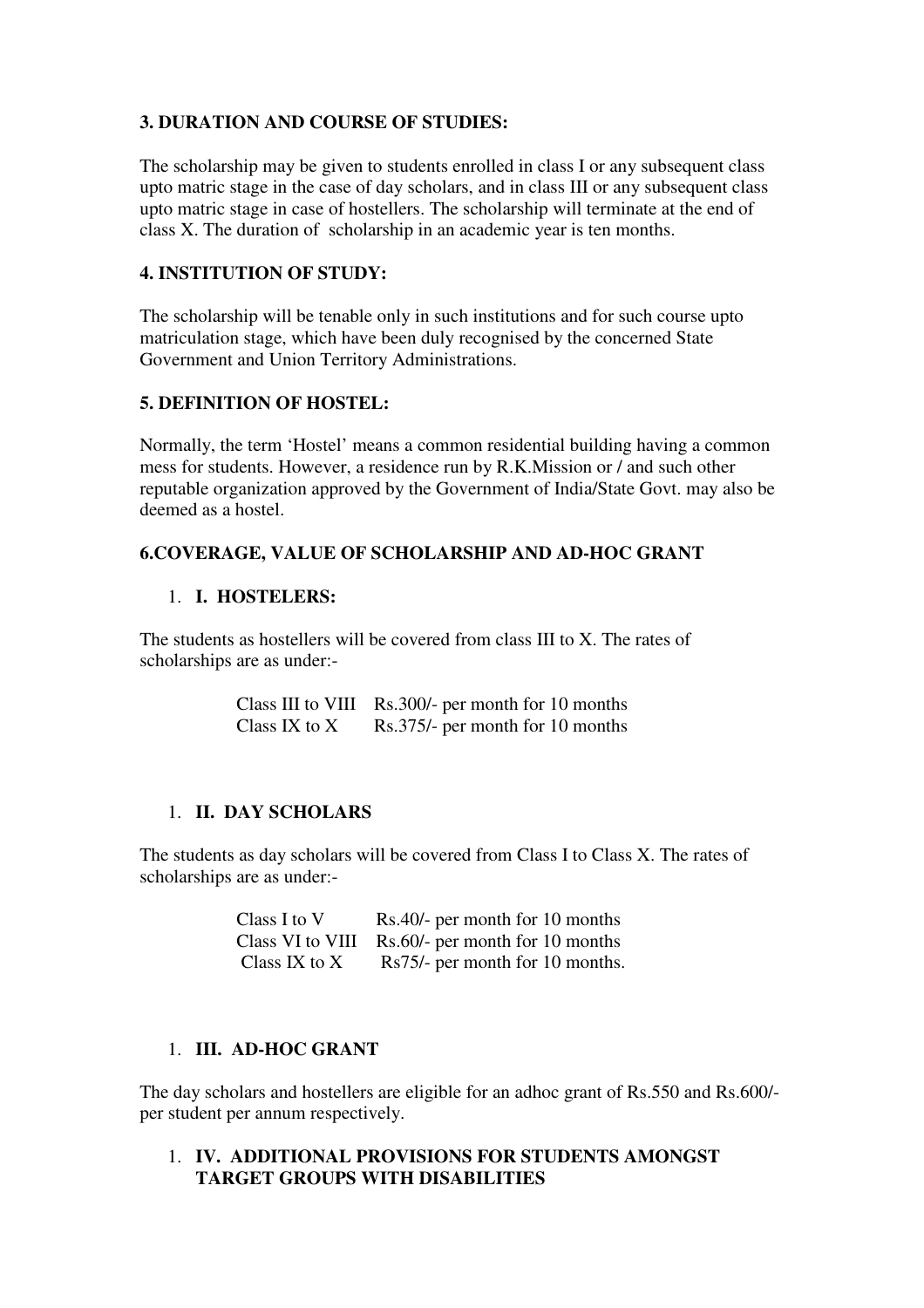- 1. a) Reader Allowance of Rs.100 per month for blind students in Classes IX and X
- 2. b) Transport allowance of Rs.50 per month for the disabled students not residing in the hostel located within the premises of educational institution.
- 3. c) Special Pay of Rs.100 per month to any employee of the hostel willing to extend help to a severely orthopaedically handicapped student residing in a hostel managed by the educational institution or by the State Government/Union Territory Administration who may need the assistance of a helper.
- 4. d) Escort allowance of Rs.50 per month for severely handicapped day scholars students with lower extremity disability.
- 5. e) Allowance of Rs.100 per month towards extra coaching to mentally retarded and mentally ill students in classes IX and X.

The provisions at (b) to (d) above also apply to leprosy cured students.

**Note 1:** The students amongst target groups with disabilities covered under this scheme can also get such additional benefits from other schemes, which are not covered in the above provision.

**Note 2**: The disability as per the Persons with the Disabilities (Equal Opportunities), Protection of Rights and Full Participation Act, 1995 is defined as blindness, lowvision, leprosy-cured, hearing impairment, locomotor disability, mental retardation and mental illness which has to be certified by competent medical authority of the State Government/Union Territory Administration.

**V**.The scholarship amount will be payable from the date of joining to the date of leaving the school, excluding the period of vacation, which will be about 10 months in a year except in the cases where the students enters or leaves early in the midst of academic year.

# **7.ADMINISTRATIVE AUTHORITY;**

The scheme will be implemented and administered by the concerned State Governments/Union Territory Administrations in accordance with its regulations in force.

# **8. SELECTION:**

The concerned State Government and Union Territory Administration will lay down the detailed procedure for selection of students.

# **9.AUTHORITY RESPONSIBLE FOR PROVIDING HOSTEL ACCOMMODATION:**

The concerned State Government and Union Territory Administration will be responsible to provide hostel accommodation to the hostellers. The scheme covers provision for renting of building for such hostellers near the schools if hostel facilities are not available in the school itself – rent reasonability to be certified by competent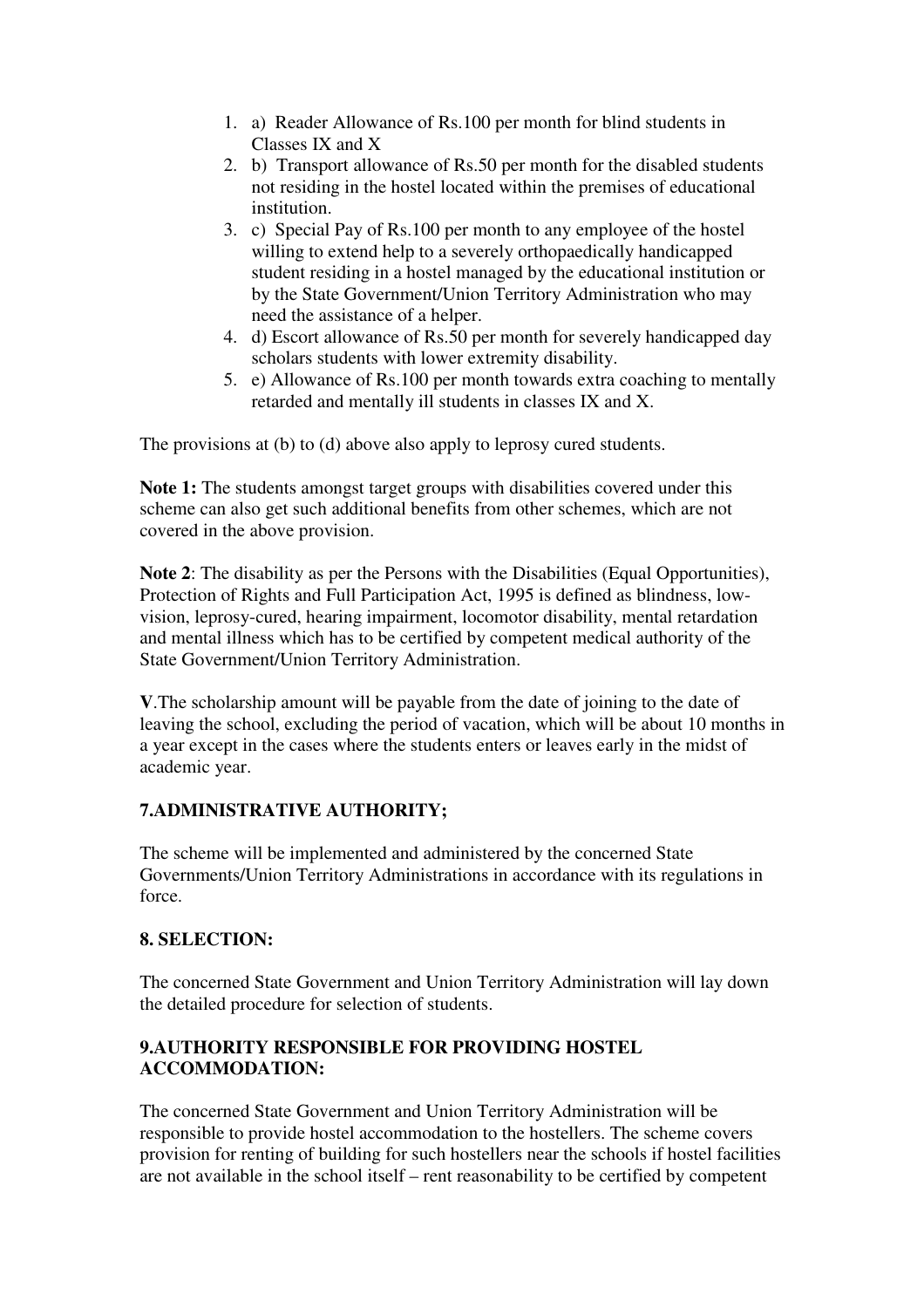authority of the State Government. Provisions is also there for appointment of full time paid hostel warden where the number of students are large, otherwise one of school teachers is to be appointed as hostel warden on an honorarium as extra remuneration for performing the work of the hostel warden.

# **10. OTHER CONDITIONS FOR AWARD:**

- 1. i) The students may not be allowed to take up employment or render help to parents in their work during the course of studies.
- 2. ii) The award will be discontinued if a student fails to secure annual promotion except in case of unavoidable reasons to be certified by the competent authority of the scheme.
- 3. iii) Coaching facilities, especially to weak students may be provided
- 4. iv) If a student violates schools discipline or any other term and condition of the scholarship, scholarship may be suspended or even cancelled, subject to the satisfaction of the competent school authority. The State Government/Union Territory Administration can also directly cancel the award if duly satisfied of the reasons of violation of these regulations governing the Scheme.
- 5. v) Migration of students from one institution to another would not normally be allowed during the course of the academic year except under exceptional circumstances and in the interest of student's academic career.
- 6. vi) The scholar obtaining benefits under this scheme is not allowed to avail of the benefits under any other pre-matric scholarship scheme.
- 7. vii) The students should be regular in attendance for which the yardstick is to be decided by the competent authority of the school.

# **11. RENEWAL OF SCHOLARSHIP:**

The scholarship, once awarded, may be renewed during next academic year by the concerned State Government/Union Territory Administration unless the competent authority of the school recommends to the State Government/Union Territory Administration to discontinue the award with reference to relevant clause of these regulations governing the scheme.

# **12.ANNOUNCEMENT OF SCHEME:**

The scheme will be announced by the concerned State Government/Union Territory Administration well in time, by giving advertisements in the leading language newspapers local dailies and by using other suitable publicity media.

# **13. MODE OF APPLYING:**